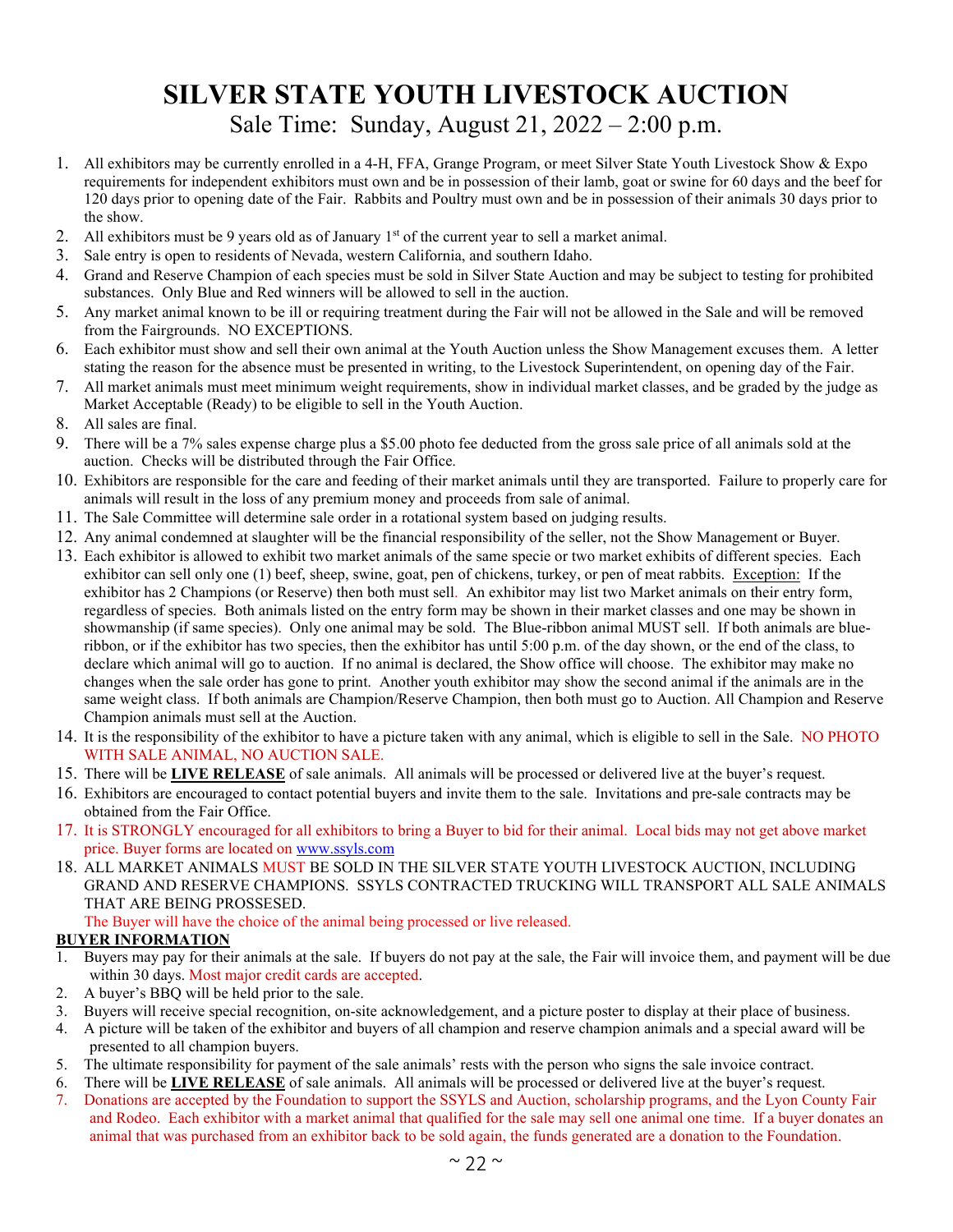## **LARGE ANIMAL LIVESTOCK**

Written Entry Forms MUST be postmarked by July 15, 2022

#### **ENTRIES RECEIVED: Aug. 21, 10:00 a.m. to 6:00 p.m. ENTRY FEES: \$20.00 per Market Entry; \$10.00 per Homegrown Entry DANISH SYSTEM OF JUDGING**

|        | Weight Minimum | Weight Maximum Paid |                              |
|--------|----------------|---------------------|------------------------------|
| Lambs: | $105$ lbs.     | 150 lbs.            | Animals will be weighed      |
| Hogs:  | $210$ lbs.     | $265$ lbs.          | <b>Friday, Aug. 19, 2022</b> |
| Goats: | 75 lbs.        | 120 lbs.            |                              |
| Beef:  | 1000 lbs.      | $1350$ lbs.         |                              |
|        |                |                     |                              |

#### **LOCAL RULES – REGULATIONS – GUIDELINES**

- 1. All exhibitors may be currently enrolled in a 4-H, FFA, Grange Program, or meet Silver State Youth Livestock Show & Expo requirements for independent exhibitors MUST own and be in possession of their lamb, goat, or swine for 60 days and the beef for 120 days prior to opening date of the Fair. Rabbits and Poultry MUST own and be in possession of their animals 30 days prior to the show.
- 2. If animal fails to meet minimum weight, animal must be removed from scale, scale rebalanced, and animal immediately reweighed. Animals may not leave scale area.
- 3. Any market animal, which does not meet minimum weight, will be transferred to a feeder class and can be shown in showmanship classes. Market animals, which weigh over the designated upper weight limit, will donate the extra poundage to the buyer at the Livestock Auction.
- 4. Market animals must be clean and dry when they enter the scale.
- 5. Exhibitors may exhibit two market animals of the same species. The highest placing animal in the respective market conformation classes will sell in the Silver State Livestock Auction
- 6. Grand and Reserve Champion of each species must be sold in the Silver Dollar Auction and may be subject to testing for prohibited substances.
- 7. After weigh-in market animals will be divided into weight classes for judging.
- 8. All male market animals must be properly castrated.
- 9. GOATS: No horns permitted. Must be properly dehorned or disbudded with scurs not to be over two inches long. Market goats must have milk teeth and be weaned. All Goats MUST have Scrapie tags in the ear at weigh-in and comply with State & Federal Scrapie Regulations. Market Goats must be slick shorn
- 10. LAMBS: Lambs must have lamb teeth. Lambs must be slick shorn with less than ¼" stretched fleece over entire body above the knee and hock. Lambs must be docked so that the tail (dock) is healed and can be lifted from the exterior at weigh-in. All lambs MUST have Scrapie tags in the ear at weigh-in and comply with State & Federal Scrapie Regulations.
- 11. BEEF: Market steers must have a Brand Inspection or Bill of Sale or state that the animal was bred and raised by the exhibitor. This documentation must be presented at weigh-in, or the animal will not be allowed to remain on the grounds. Management reserves the right to disqualify from the Show or Sale any animal that is not properly halter broke and may endanger the exhibitors or the public. All steers must be DOUBLE tied.
- 12. SWINE: No Garbage fed Pigs allowed in the livestock show.
- 13. Any animal, which does not meet minimum weight limits or is placed, by the Judge, in Group 3 or "Not Market Ready" group will not sell in the Livestock Auction and cannot be offered "For Sale" while on the premises of and during the Fair.
- 14. Grange, FFA, 4-H and Independent market exhibitors will show in the same classes. Exhibitors must show their own animals unless they have two in the same class and then another exhibitor in uniform may assist.
- 15. Junior exhibitors are expected to groom and care for their animal(s) when at the Fair. Exhibitors shall refrain from accepting active assistance from adults and non-exhibiting youth unless the junior is actively engaged, and the assistance is only for instruction.
- 16. All exhibitors shall wear the official club or chapter uniform when exhibiting or selling their animal(s).
- 17. It is STRONGLY encouraged for all exhibitors to bring a Buyer to bid for their animal. Local bids may not get above market price. Buyer forms are located on www.ssyls.com